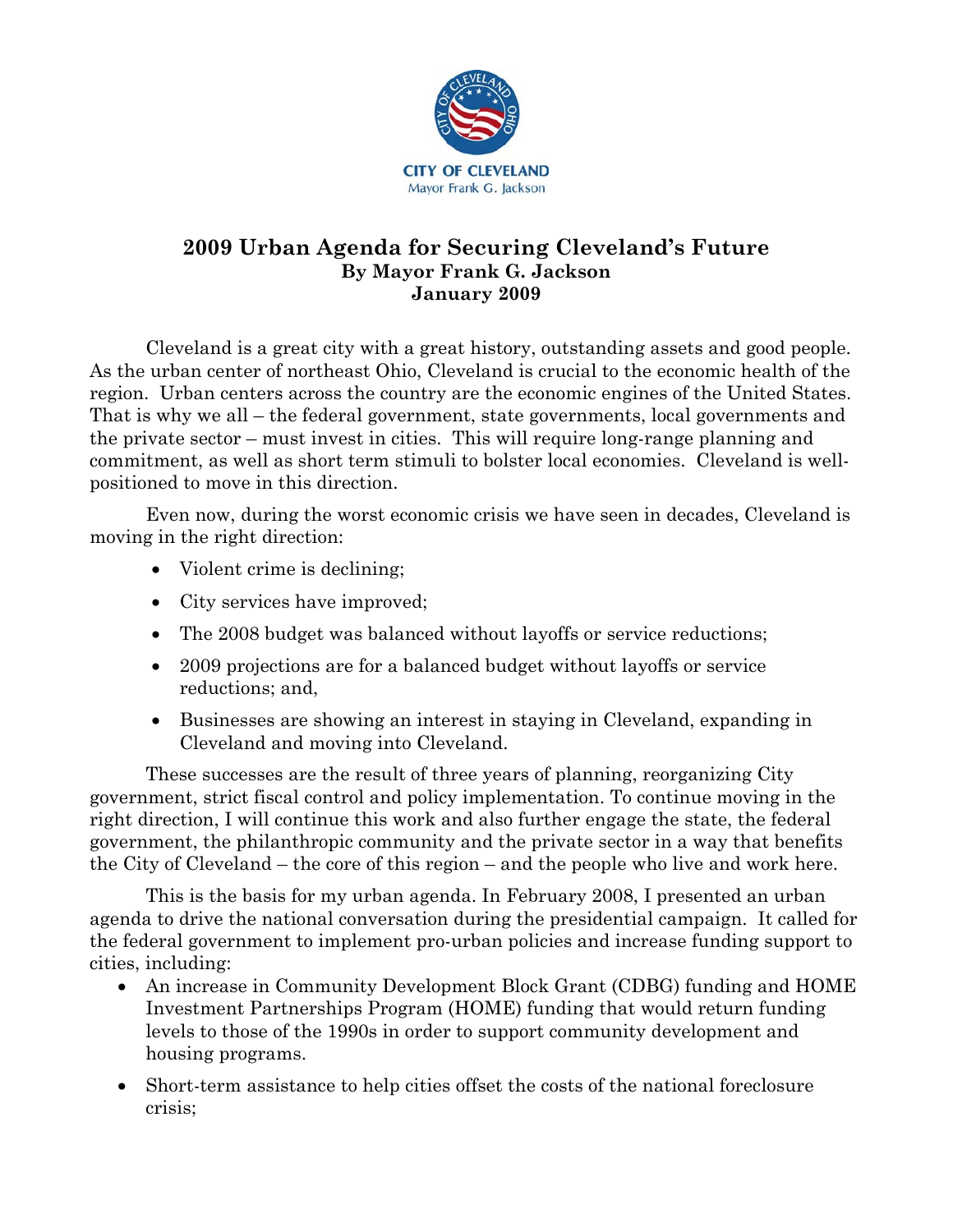- Funding support for sustainability and advanced energy resources
- Investments in urban infrastructure, including: existing roads and bridges, a renewed emphasis on mass transit and commuter rail, and public utilities;
- Supporting federal public improvement mandates with funding;
- An increase in community policing funding and homeland security funding that is delivered directly to cities to maximize the use of these dollars;
- A federal education policy and funding support to help close the achievement gap in urban centers; and,
- A federal public health policy and funding support designed to increase access to health care, fund chronic disease prevention programs, and reduce environmental health concerns.

The United States Congress began enacting economic stimulus measures designed to shore up the economy, including the Housing and Economic Recovery Act of 2008, which allocated nearly \$4 billion for states and local governments to combat the foreclosure crisis through the Neighborhood Stabilization Program (NSP). Cleveland has since been awarded \$25.5 million from this fund and will use it to supplement the ongoing implementation of the neighborhood-based citywide plan that calls for strategic demolition of blighted properties and rehabilitation of others that can be put back into productive reuse.

This increased investment in urban areas will help many municipalities deal with the immediate impact of the foreclosure crisis. However, it is not enough to sustain American cities for the long-term. Cities must become the object of federal and state agendas that create pro-urban policies, programs and additional investment. This will take some time to implement and create real change at the local level. In the meantime, I will continue my strategy of investing in the people and assets of Cleveland. This approach that I call "self-help" has driven the first three years of my time as Mayor and has led to substantial improvement in city operations, city services and preparation for the future.

During my 2008 State of the City Address, I called for all in Cleveland to engage in self-help. The primary way this is accomplished is for local governments and businesses to invest locally, to procure goods and services locally. When goods and services are procured from local companies, we are keeping our hard-earned dollars in our local economy, supporting local businesses, and creating jobs. For example, with a gross regional product of approximately \$175 billion, if an additional three percent of that figure was spent in our regional economy, we would be generating an additional \$5.25 billion in investments in our region. By doing this, we would help ourselves through these very difficult economic times, help stabilize local companies, provide opportunities, and position the City for growth.

By combining an immediate self-help strategy with long-range urban policy and investment, I am working to create a sustainable future for the City of Cleveland. This document outlines my 2009 Urban Agenda for Securing Cleveland's Future. The core areas of my urban agenda are: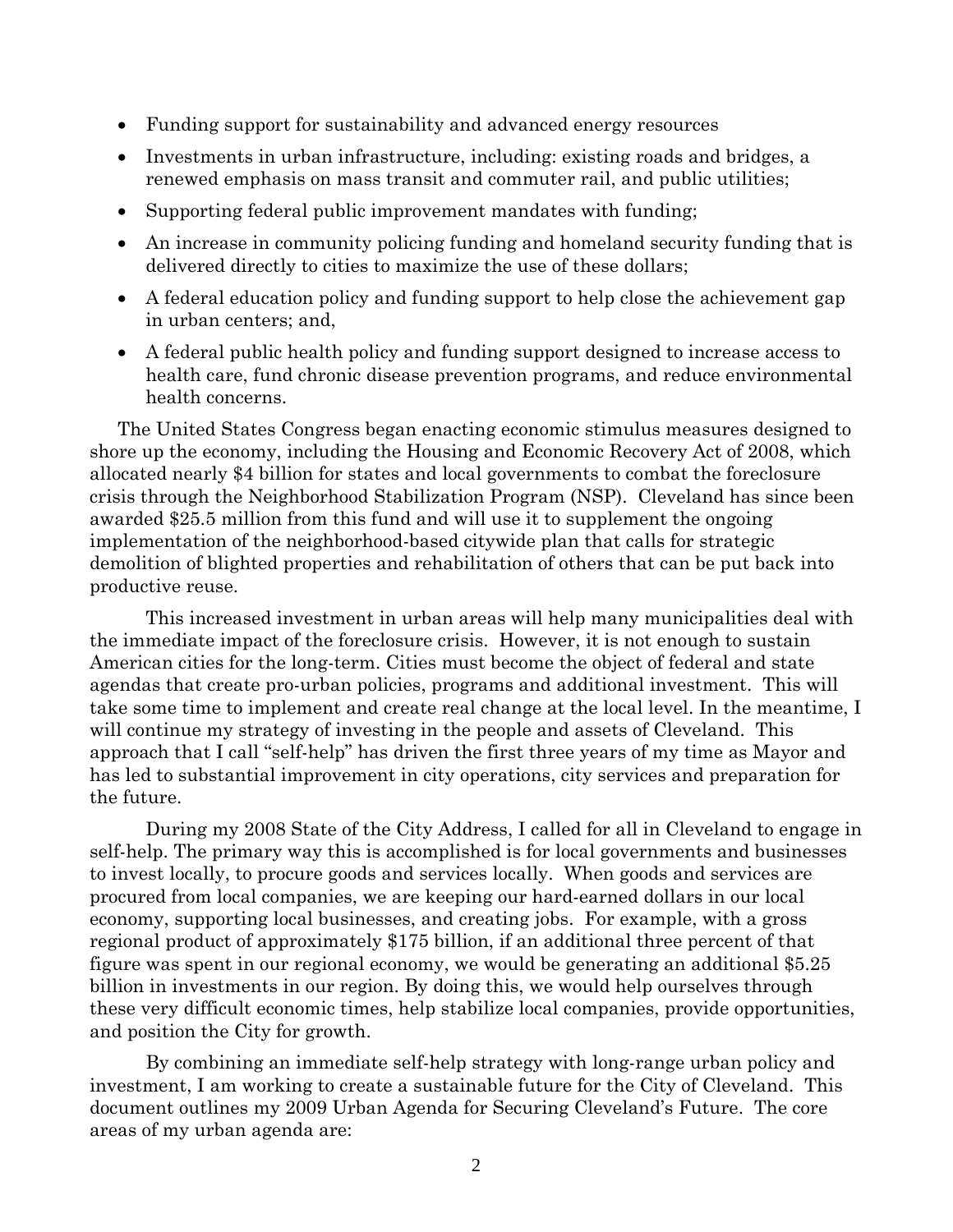- Investing in the local economy;
- Investing in Cleveland's neighborhoods;
- **Investing in Public Safety;**
- Investing in Education;
- **Investing in Public Health;**
- Investing in urban infrastructure; and,
- Investing in City government.

My urban agenda requires local commitment, strong public-private partnerships and federal investment in order to work. The gains I have made over the past three years must be secured by continuous investment – investment in the form of dollars as well as public policy – at the local, state and national levels and by government and businesses alike.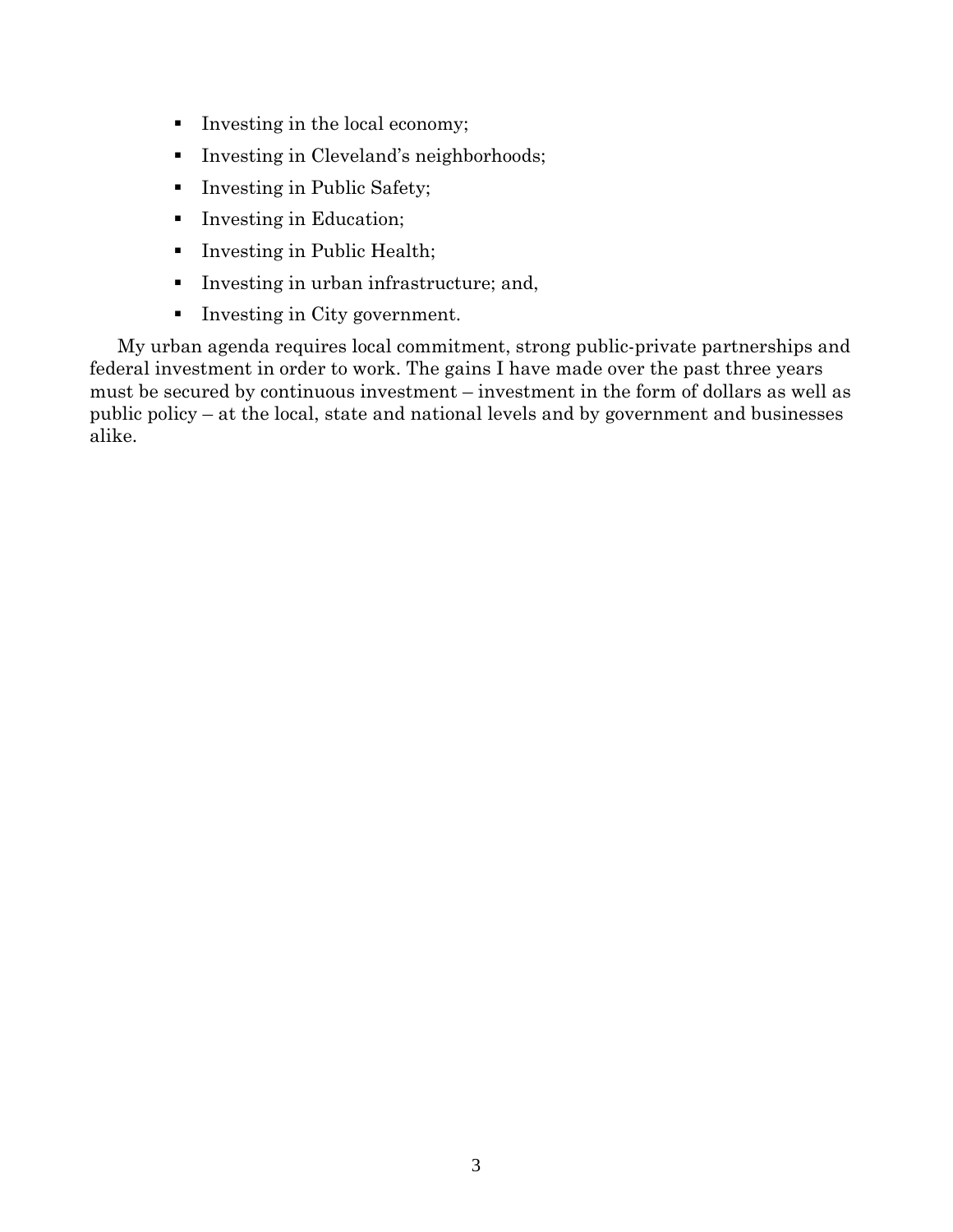

## **Mayor Frank G. Jackson's 2009 Urban Agenda Securing Cleveland's Future Projects and Initiatives**

# **1. Investing in the Economy**

As the global economic crisis continues, investing in our local economy is more important than ever. Throughout 2009, I will continue to work to promote a regional economy and support emerging economic sectors that have the potential to transform the economy in Cleveland and throughout the region. I will continue to target investments in local procurement to help drive our economy from within and support critical infrastructure and economic development projects. Finally, I will continue my efforts to rebuild our workforce and position our assets so we can be competitive in the global market place.

- *Medical Mart and Convention Center:* This project will support one of our strongest regional economic sectors, the health care sector; and, it has the ability to create short-term job opportunities to help mitigate the impact of the recession. In the long-term, it can boost our economy through tourism and increased demand in the hospitality industry. Throughout 2009, I will continue to actively support the project, offering the city's expertise as well as prepare action plans for the proposed sites so that work can begin on this project as soon as possible.
- *Build a Green Economy:* Global demands for resources are dictating the need for sustainable development. Cleveland has the natural resources and infrastructure to position itself as a leader in advanced manufacturing, renewable energy, and green building. By becoming competitive in these areas, Cleveland will be able to connect residents with jobs and local businesses with opportunities for growth. The City of Cleveland will focus on a number of projects, initiatives and policies to ensure that the Cleveland area becomes a powerhouse of a green economy, including:
	- Conducting the Cleveland Summit for a Sustainable Economy in August 2009;
	- Targeting green businesses with Economic Development grants and loans;
	- Advocating for the appropriation of funds to the approved federal block grant program that supports sustainability programs;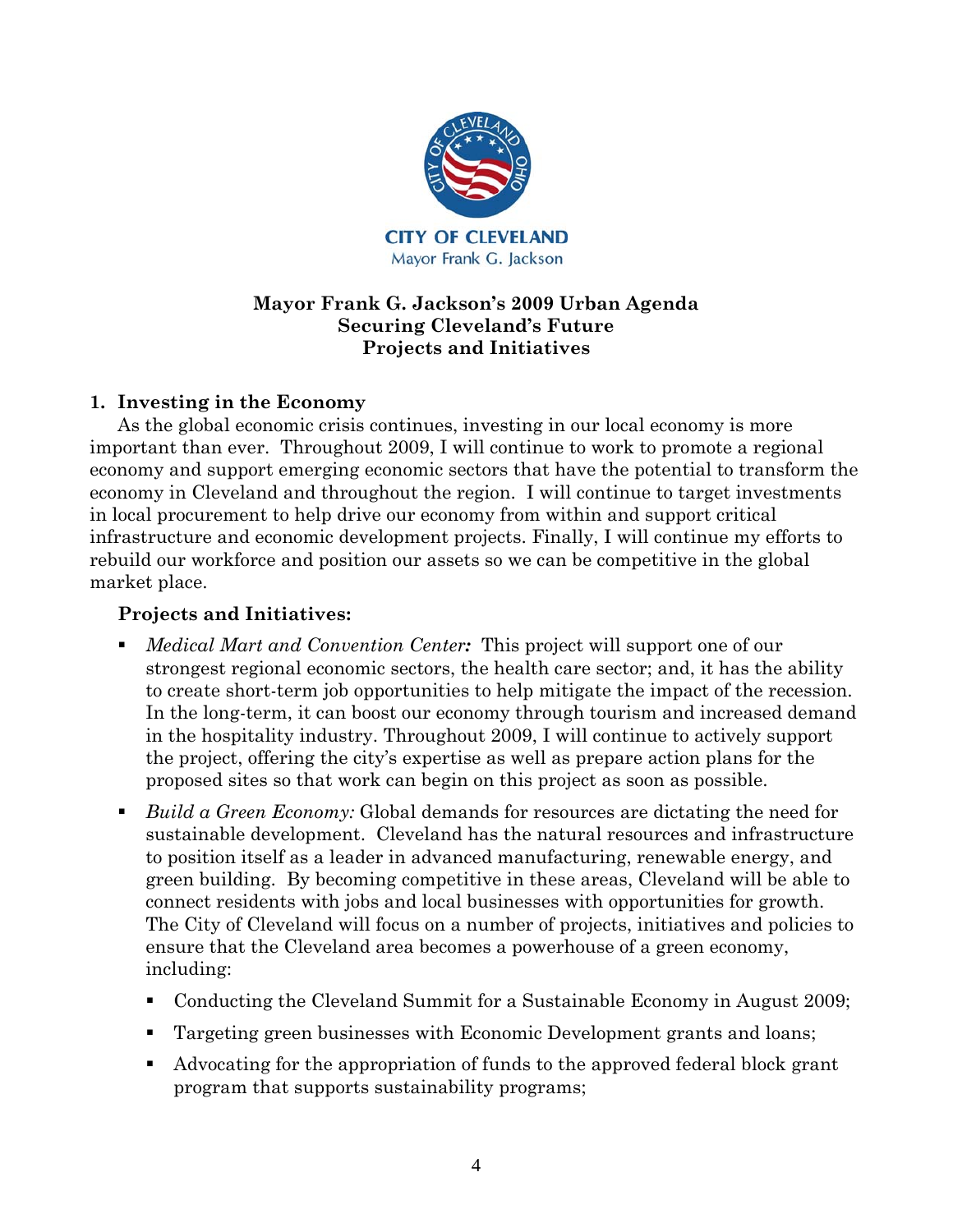- **Proceeding with efforts to increase automated trash collection and recycling** throughout the City of Cleveland; and,
- Proceeding with the Municipal Solid Waste to Energy (MSWE) project.
- *International Development:* Cleveland's location, transportation infrastructure and public-private partnerships make it an ideal location for international companies to invest, have their U.S. headquarters and serve as an entry point to the Midwest and Canada. Throughout 2009, I will continue to work with the Cleveland Foundation, the Greater Cleveland Partnership, Team NEO, the Honorary Consular Corps and others to build upon the international relationships we made in 2008 as a means of attracting new investment to Cleveland and the region.
- *Industrial Land Bank*: As a large urban core with an industrial past, Cleveland has numerous brownfields that will need to be cleaned before new development can take place. I have created a commercial and industrial landbank that will help move these properties into productive re-use. This program will continue in 2009 to help remove the risk that developers face in utilizing brownfields for their projects. A lead project in 2009 is the Cuyahoga Valley Industrial Center:
	- The State of Ohio awarded a \$5 million Ohio Job Ready Sites (JRS) grant for this project to help clean up the Coke Plant site and provide an opportunity for redevelopment and create jobs. The 57-acre site will be the largest available site in Cleveland's urban core. The total project cost of producing buildable land is estimated to be \$14 million.
- *Rebuild Cleveland's Workforce*: Key to the success of the City of Cleveland is the success of its residents. As I work to transform the City's economy, support emerging economies and attract new investment, we must have a workforce that is capable of meeting the demands of the jobs that are available now and the jobs of the future. To that end, I will be continuing to rebuild Cleveland's workforce to create personal success for Clevelanders as well as support business growth in the region.
	- *Restructuring Workforce Development:* I will continue the transformation of Cleveland's workforce development system by further restructuring the program to increase service to clients.
	- *Apprenticeships and Student Job Opportunities:* I will continue to provide apprenticeship opportunities for Cleveland students. This will help students, particularly those who are not going to college, gain a competitive advantage. The existing programs at Cleveland Public Power, Max Hayes Vocational High School, UCIP-ASAP, University Hospitals and Cleveland's Division of EMS will continue. I will also expand these programs and seek out additional opportunities.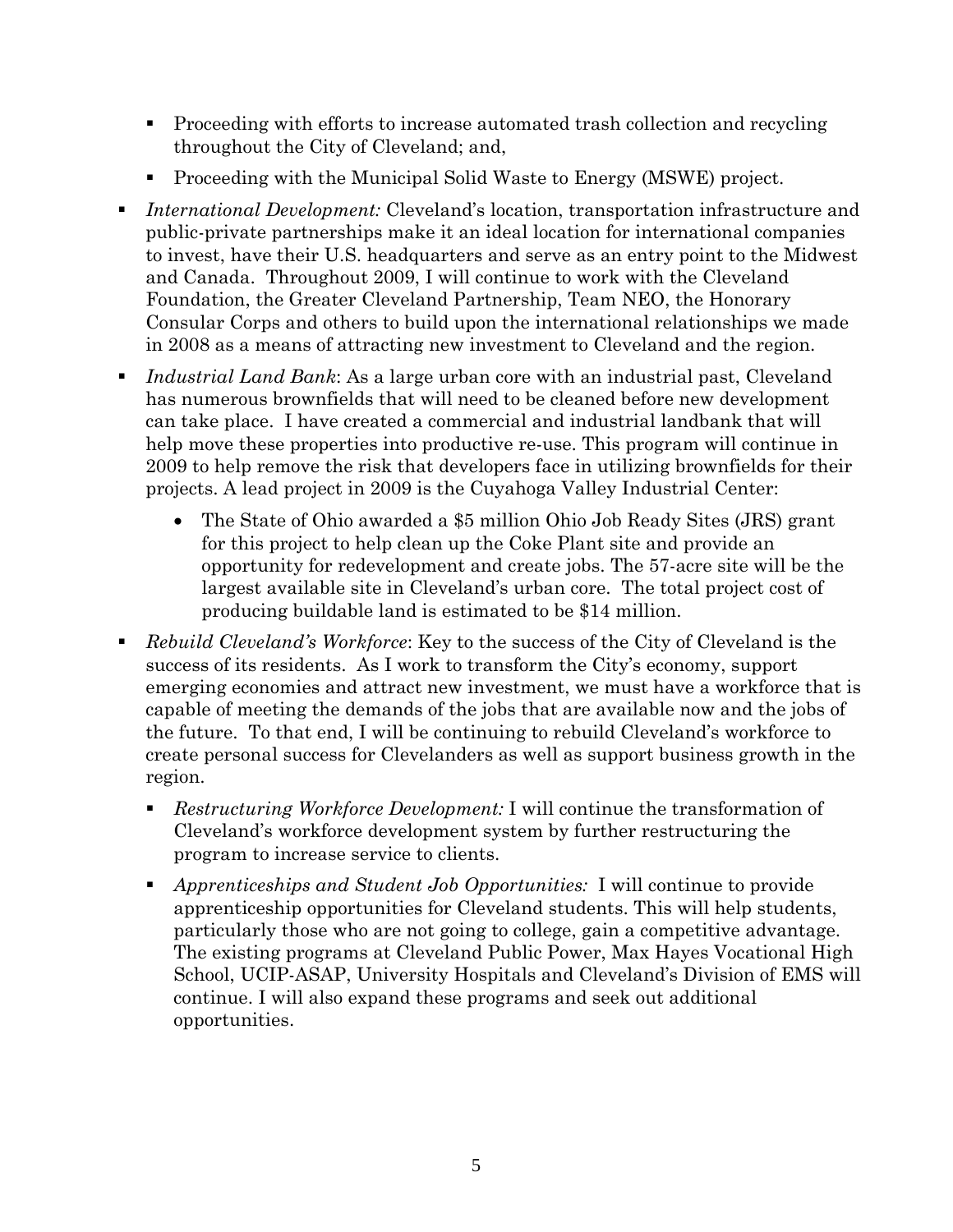### **2. Investing in Cleveland's neighborhoods**

My goal is to create neighborhoods where people choose to live, businesses choose to locate and people choose to visit. In January 2007, I implemented Cleveland's first citywide plan in 16 years and the first capital improvement program in 14 years. These plans are designed to rebuild all 36 of Cleveland's neighborhoods by addressing their weaknesses and building on their strengths. For the past two years, I have worked to remove blight from our neighborhoods, rehabilitate housing stock and brownfields, support neighborhood retail and develop new ways to reuse vacant land. The Department of Community Development continues to fund neighborhood revitalization programs through federal block grant dollars, even through the demand for service outstrips the funding provided. Additional funding and federal policies are needed to continue to support existing programs, enhance services and rebuild urban neighborhoods

- *Demolition and housing rehabilitation*: The City's multi-faceted approach to demolition and housing rehabilitation will continue, including proactive codeenforcement, demolition, support for housing renovations, code enforcement partnerships with area community development organizations, the Senior Initiative to assist senior citizens with housing issues and concentrated inspection areas. I will use the \$25.5 million in Neighborhood Stabilization Program funding that Cleveland is receiving to support my existing strategy.
- *Advocate for an increase in CDBG and HOME dollars:* The City of Cleveland and other urban centers throughout the country rely on Community Development Block Grants (CDBG) and the HOME Investment Partnerships Program (HOME) to fund services and programs that provide decent housing, suitable living environments, and increase economic opportunities for residents and local businesses. Yet, in the last eight years, the CDGB funding Cleveland has received has been reduced by more than 23 percent. HOME funding has been reduced more than 31.5 percent. As called for in my February 2008 Urban Agenda, I will advocate for funding levels to return to the levels maintained in the 1990s.
- *Five-year capital improvement program:* I will continue to update and implement the city's five-year capital improvement program, which is designed to rebuild Cleveland's neighborhoods, support infrastructure improvements, encourage green building, improve green space and leverage private investment. Representative projects include:
	- New recreation facilities in Ward 10 and Ward 11;
	- Streetscape projects throughout the city, including: Waterloo Road, Detroit Shoreway and Kamm's Corner; and,
	- Energy efficiency improvements at City properties.
- *Living Cities:* In 2008, Cleveland was selected to participate in the Living Cities program and my Administration has been working with our partners to develop the program and the action plan, including work in the following areas: Education and Youth, Sustainability, Green Collar Jobs, and Strong Neighborhoods.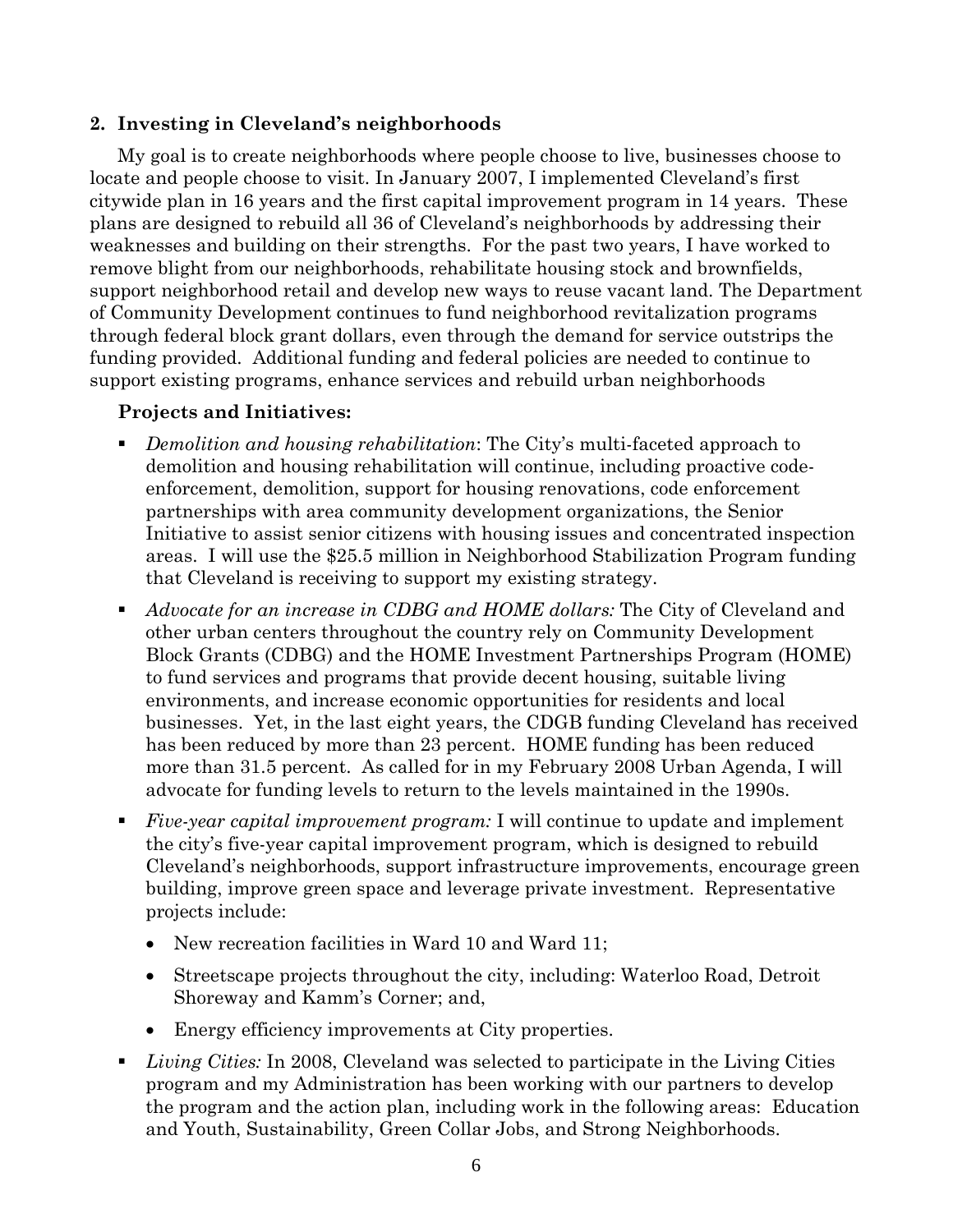#### **3. Investing in Public Safety**

The current economic climate, the availability of guns and drugs, and abandoned properties have a negative impact on public safety in urban America. Crime reports and the perception of unsafe city streets deter new investors from locating in the city, new residents from living in the city, as well as discourage existing residents and businesses from staying. Every citizen, commuter, business owner and visitor should be able to feel safe while they are in Cleveland and should expect top-notch police, fire and emergency medical services. In order for this to happen, we must recognize the root causes of crime, the condition of our neighborhoods, the health of our community and utilize all resources available to us as a City.

One of the most important resources we have available to us are partnerships. My public safety agenda in 2009 will continue to build upon the partnerships we have forged within our Department of Public Safety, with other government agencies, with local institutions and with the community. These partnerships were critical to our success in 2008, which saw a significant decrease in homicides and most violent crime categories. We were able to have a positive impact because of an aggressive plan that I outlined early in 2008.

Throughout the year, we implemented new police tactics, redeployed police resources, implemented Operation Focus – a multi-modal prevention and intervention strategy, enhanced partnerships with other law enforcement agencies and instituted new technology for all branches of our safety forces to improve response time, service and accountability. These efforts will continue and be enhanced throughout 2009. However, critical to our success will be our ability to leverage federal funding for public safety programs, staff and technology.

- *Advocate for increased Community Policing funding (COPS):* Community policing provides a much-needed and valuable tool for urban neighborhoods because it helps connect law enforcement officers with the communities they serve. COPS funding provides support for hiring and training law enforcement officers; procuring equipment and support systems; paying officers to perform intelligence, anti-terror or homeland security duties; and developing new technologies, including inter-operable communications and forensic technology. These are crucial police functions, which help improve quality of life and the level of public safety in cities. Yet between 2001 and 2007, Cleveland received about half the COPS funding it did between 1994 and 2000. By fully funding the COPS program, the federal government can support local governments, improve quality of life and public safety.
- *Advocate for direct-award homeland security funding:* Another funding challenge for urban governments is created by the increased need for homeland security measures. Homeland security costs have soared in the last seven years and federal funding has increased. However, the current funding structure funnels funding through state and county governments. This causes a delay in training, implementation of new procedures and the purchase and installation of new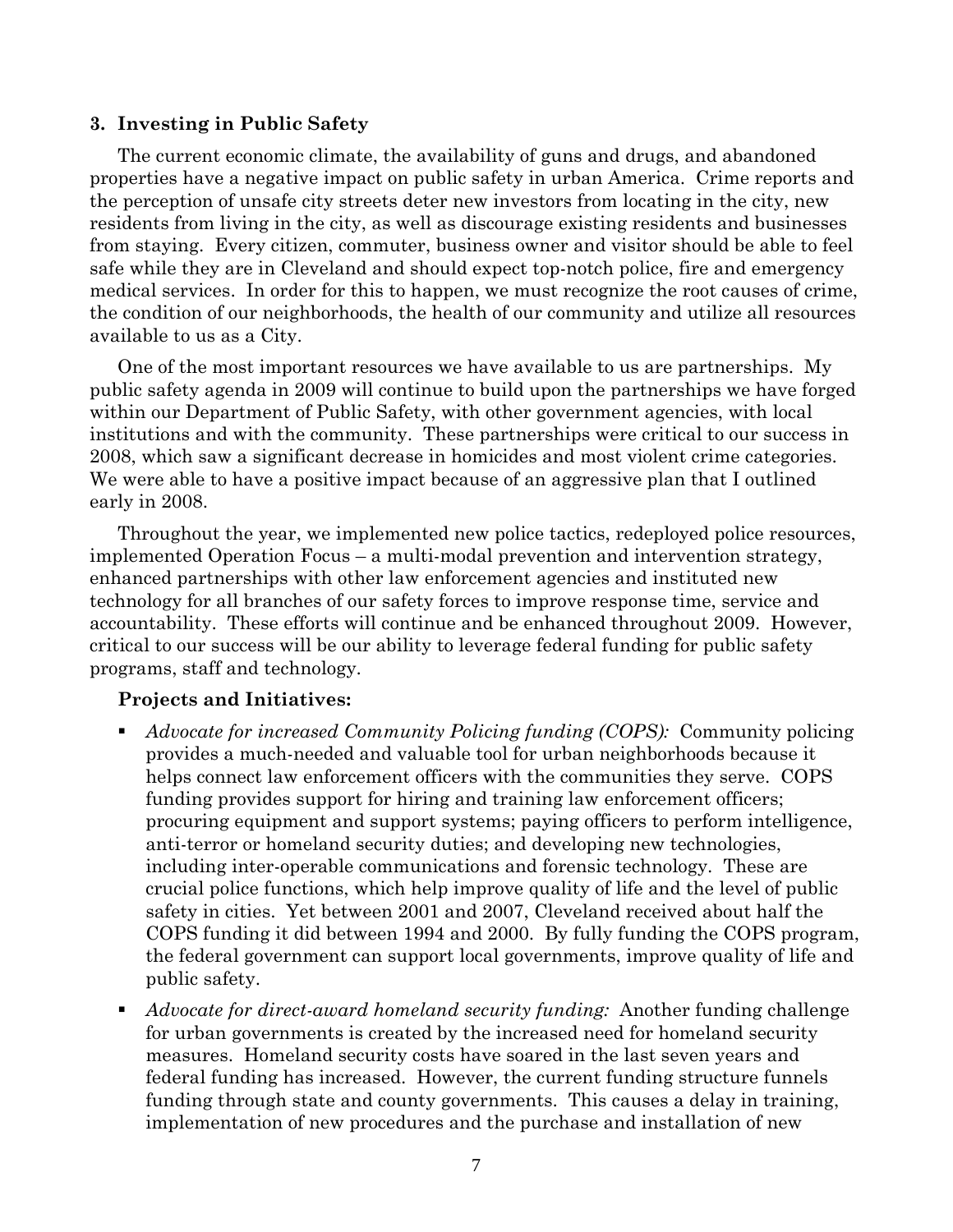equipment. In addition, many homeland security measures are mandated by the federal government. Federal funding for such mandates must match the scope and timetable for implementation.

- *800 MHz System:* One of Cleveland's biggest homeland security challenges is interoperability. Cleveland's current system is antiquated by today's technology standards and is estimated to cost millions of dollars to replace. The City's 15 year-old radio communication system must be replaced and it must be done in a way that allows for greater interoperability between Cleveland, Cuyahoga County and other regional municipalities. By mid-January 2009, I will release an RFP in order to move this project forward. In addition, I will advocate for Homeland Security funding to help offset the costs of the new system.
- *Safety Forces Academies:* A key element to my public safety agenda is the ability to maintain consistent staffing levels in Police, Fire and EMS. Academy classes are planned for all three divisions during 2009.
- *Fire and EMS Work Relationship:* In an ongoing effort to improve service delivery, increase efficiencies and enhance public safety, I will be continuing efforts to create a stronger partnership between the Divisions of Fire and EMS. This will both improve the working relationship between the two divisions and enhance delivery of emergency medical service throughout Cleveland.

### **4. Investing in Education**

My goal for education in Cleveland is to increase academic achievement and equip our children for the future. This focus is critical to our success as a city and a region. In order to ensure a strong future for Cleveland and the region, we must connect residents with high quality education and training opportunities that will allow them to compete for jobs in the emerging economic sectors. Since taking office, I have worked closely with the Cleveland Metropolitan School District (CMSD), Cuyahoga Community College (Tri-C), Cleveland State University, Case Western Reserve University, local businesses, unions, foundations and institutions to improve the educational and training opportunities available to the children and adults of the City of Cleveland. We have had a number of successes; however, we need to do more. Our local policies and initiatives must be paired with a federal education policy that helps us achieve our mission of preparing students to compete in the global economy.

- *Advocate for federal funding to help close the achievement gap:* Increased federal funding will help make Cleveland's students more competitive by supporting several programs, including:
	- Pre-school educational opportunities;
	- Increasing the quality and availability of ongoing professional development for educators;
	- **Intervention and tutorial services for students;**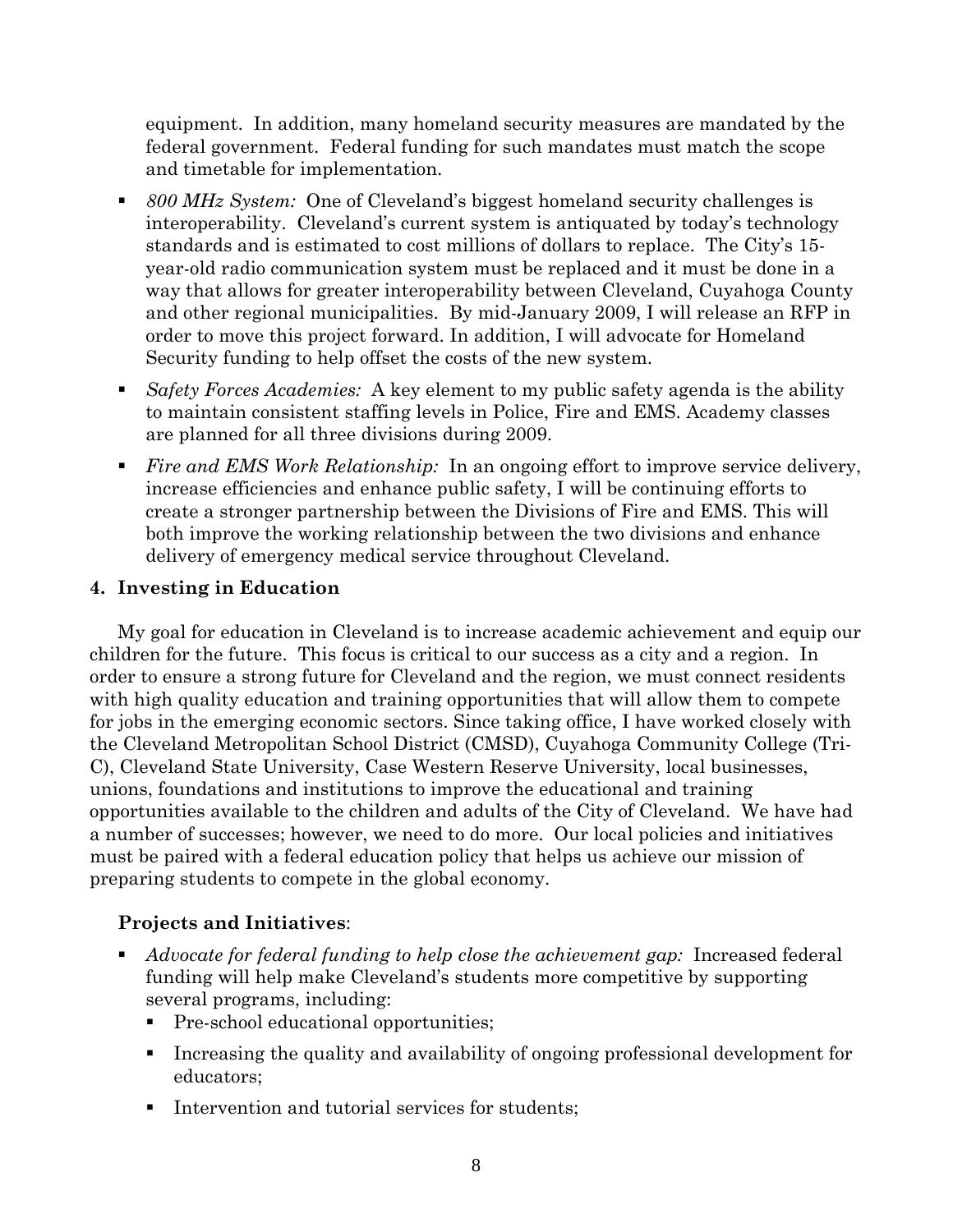- A strong world languages program; and,
- Community college and four-year degree program scholarships.
- *Regional Education*: I will continue to develop a regional approach to education that provides a better educational outcome and improved funding for education regardless of where a child attends school. I am exploring funding options that would help create connections between public, private, parochial and charter schools to help educate all children. I am also enhancing existing efforts to achieve operational efficiencies in school districts across the region and continuing to develop regional magnet schools, like John Hay High School, the STEM Academy and Design Lab.
- *CMSD to Tri-C Scholarship Program:* More than 400 students who graduated from CMSD in 2008 enrolled in Tri-C for the 2008-2009 academic year free of charge thanks to the scholarship program I instituted. Fundraising efforts for this program will continue to ensure longevity of the program as well as increase the number of students who can receive scholarships in an academic year.
- *Apprenticeships and Summer Jobs Programs:* As mentioned previously, a priority in 2009 will be to continue my existing programs for Cleveland students to participate in apprenticeships, job training and summer jobs. This will help young people gain practical skills, work experience and prepare for the future.

# **5. Investing in Public Health**

Public health is essential to the overall quality of life in the Cleveland community. The City's ability to provide public health services is crucial to my goal of improving quality of life for all in Cleveland. Issues like access to health care, chronic disease prevention and cleaning up environmental hazards affect people every day. Despite the significant obstacles we face as a city, I am committed to providing more and better service to the people of Cleveland in these areas.

The Cleveland Department of Public Health (CDPH) has a strong presence in our community and has built partnerships with the Cuyahoga County Board of Health, local service providers, non-profit organizations and community groups. In addition, much of the work CDPH is able to accomplish is because of successful grant writing to support services and program administration. Throughout 2009, these partnerships will be strengthened and additional grant funding will be sought to continue to help Cleveland residents become healthier and enjoy a better quality of life.

### **Projects and Initiatives**

 *Access to Health Care:* It is estimated that at least 20 percent of Cleveland residents do not have health insurance. Providing access to basic primary care, including annual check ups, sick office visits, and basic prescription coverage, for the approximately 100,000 Clevelanders without health insurance is doable. Better access to primary care can prevent more serious illnesses from developing. Once that goal is met, we will be able to increase access to specialists and hospital stays. I will continue to advocate for federal funding for access to health care as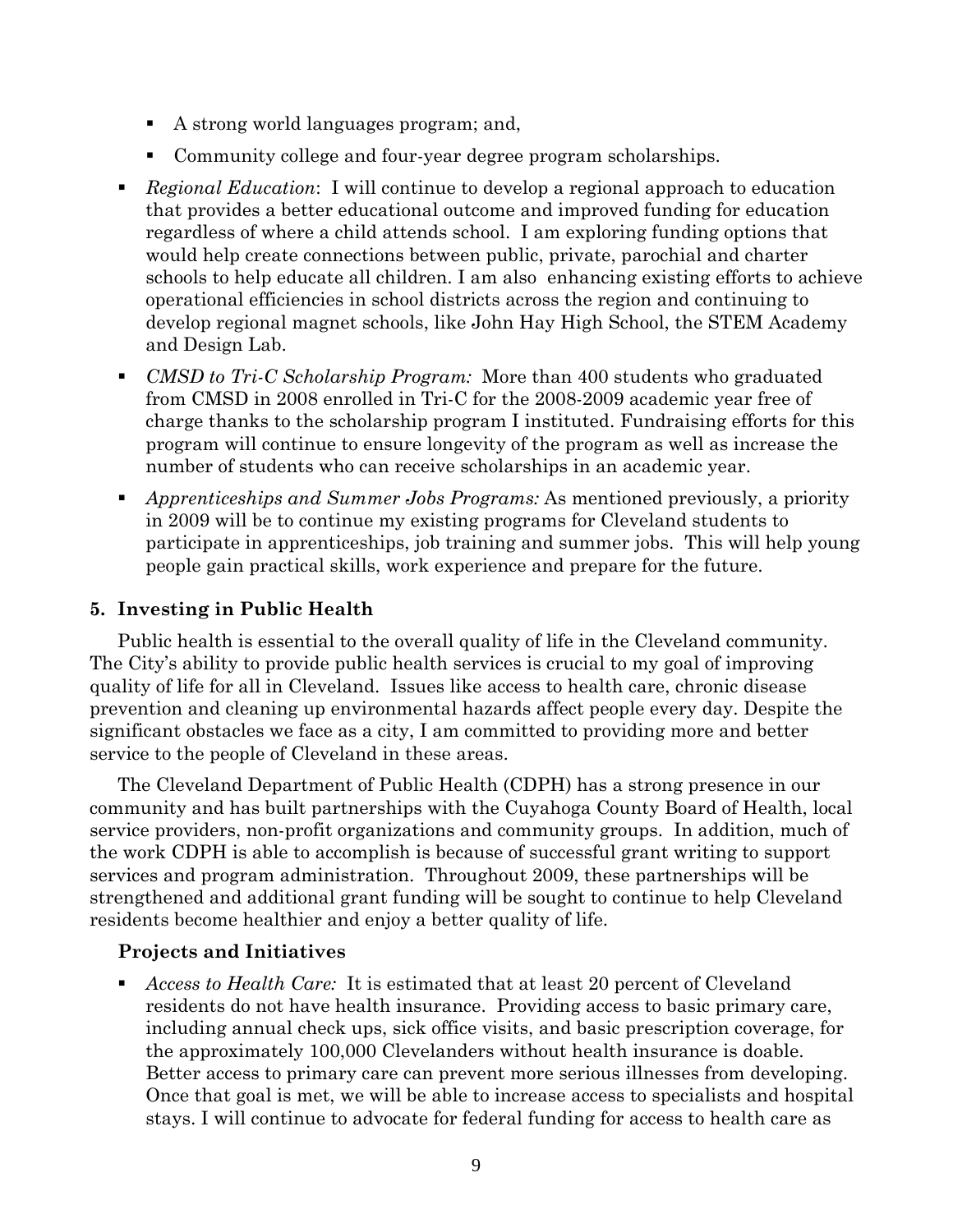well as implement measures locally that will help provide easier access to preventative care for Cleveland residents. These local measures include:

- o Expanded hours at City clinics;
- o EMS transport to clinics; and,
- o Enhancing partnerships with agencies to deliver service.
- *Disease prevention:* CDPH is focused on educating Cleveland residents, providing preventative health care at city clinics, and engaging Cleveland residents in an active, healthy lifestyle. One of the many programs in place is *Steps to a Healthier Cleveland*, a federally funded initiative targeted towards chronic disease prevention. Funding for this program is slated to be eliminated. I will advocate at the federal level for funding to continue and this program to stay active.
- *Responsible Sexual Behavior Initiative (RSB):* Implemented in 2006 in conjunction with CMSD, Cuyahoga County and several local nonprofit agencies and service providers, RSB is in its third academic year and a recent study indicates that attitudes towards sexual behavior are showing positive change among teens who have participated in the program. Throughout this year, I will continue efforts to engage more CMSD children in this K-12 program in an effort to reduce incidences of sexually transmitted disease, teen pregnancy and sexual abuse.
- *Lead Poisoning Prevention:* As a public health concern, lead poisoning prevention is one of Cleveland's top priorities because it diminishes quality of life, leads to behavioral problems in children, and contributes tremendously to learning disabilities. Lead poisoning rates of Cleveland children under the age of six using recent data is 42 percent of children, using the City's tough five (5) micrograms per deciliter or greater standard. Two major challenges we face in addressing this issue are:
	- o Increasing the number of children tested; and,
	- o The ability to treat and assist children who have elevated lead blood levels effectively.

I am developing a program that will help us test all pre-K students entering CMSD and working with the school district to develop resources to assist children with lead poisoning more effectively.

#### **6. Investing in Urban Infrastructure**

Like many of America's established and historic cities, Cleveland's infrastructure is aging, yet still crucial to the quality of life and economic vitality of the entire region and the nation. Therefore, the City of Cleveland is calling for a "Fix-it-First" federal policy for urban infrastructure, along with an increase in annual funding for transportation infrastructure, support for new commuter rail and mass transit, and an increase in funding for federally-mandated public utilities improvements.

Fixing urban transportation infrastructure before investing in new areas will support urban economies, minimize sprawl and help Cleveland reach its goal of becoming a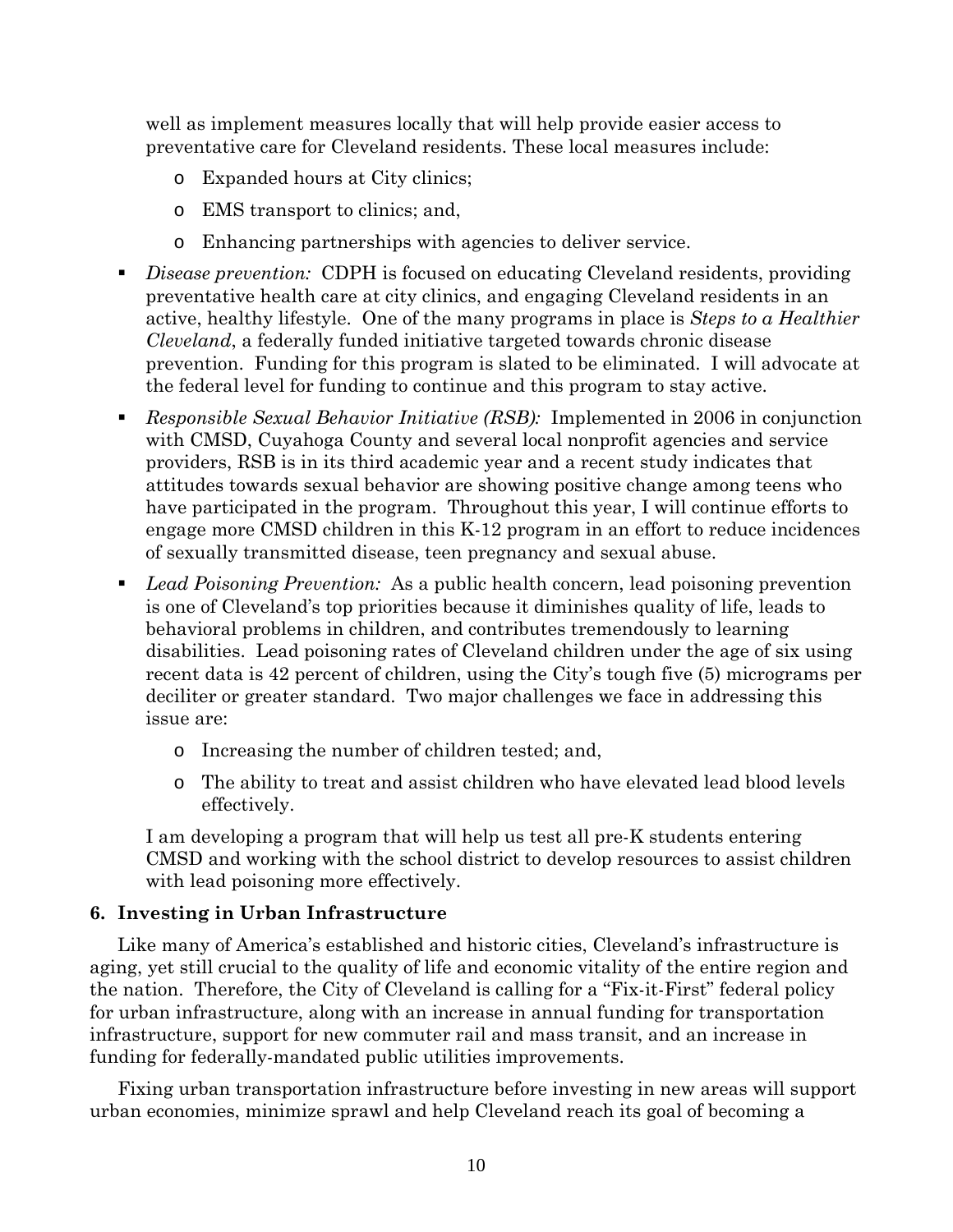sustainable community, while ensuring the safety of our residents and commuters. In addition, urban utilities support the economic health of a region, provide for basic needs of residents, and lessen the impact of natural and man-made disasters. The federal government often requires public improvements, without adequately funding the project. For example:

- In recent years, the Northeast Ohio Regional Sewer District received a mandate from the federal government for combined sewer overflow upgrades that will cost \$1.6 billion.
- At the same time, the district receives approximately \$30 million a year in federally funded low-interest loans, creating a significant gap in funding for this project.

Because funding gaps are passed on to residents, the impact of the gap is felt by both local agencies and individuals. It is time to close this significant gap. For these reasons, substantial new federal funding must be provided over the next five years to help repair existing infrastructure, support mass transit and commuter rail as well as to fund utilities improvements mandated by the federal government.

- *Pavement Management Program:* During 2009, the pavement management program that began as a study in 2007, will be put in place as a means to better manage resources and repair and rebuild roads. By analyzing the condition of all city streets, we can better prioritize maintenance and repair of the City's 1,000 center-lane miles of existing road. And, we will be able to plan road repair in a way that supports the quality of life in our neighborhoods, tourism, and economic development.
- *Seek federal and state funding for critical infrastructure projects:* In February 2008, I called for increased funding for urban infrastructure projects as a way to improve city roads, spur economic development, create jobs and improve quality of life. With the incoming Obama Administration, it is anticipated that an economic stimulus program for infrastructure projects will be implemented. To prepare for that, I have written to President-Elect Barack Obama, Governor Ted Strickland, Speaker Nancy Pelosi and Senate Majority Leader Harry Reid to indicate Cleveland's priority projects on two levels: critical projects that must be funded as soon as possible for the safety of our community and to promote economic development; as well as other projects that are deemed "shovel-ready" in 120 days. I will continue to advocate for funding for these projects and will continue conversations with Governor Strickland and the Ohio Department of Transportation to move these projects forward.
	- Critical Projects include:
		- o The Inner Belt Bridge;
		- o Riverbed Road;
		- o Opportunity Corridor; and,
		- o Shoreway West.